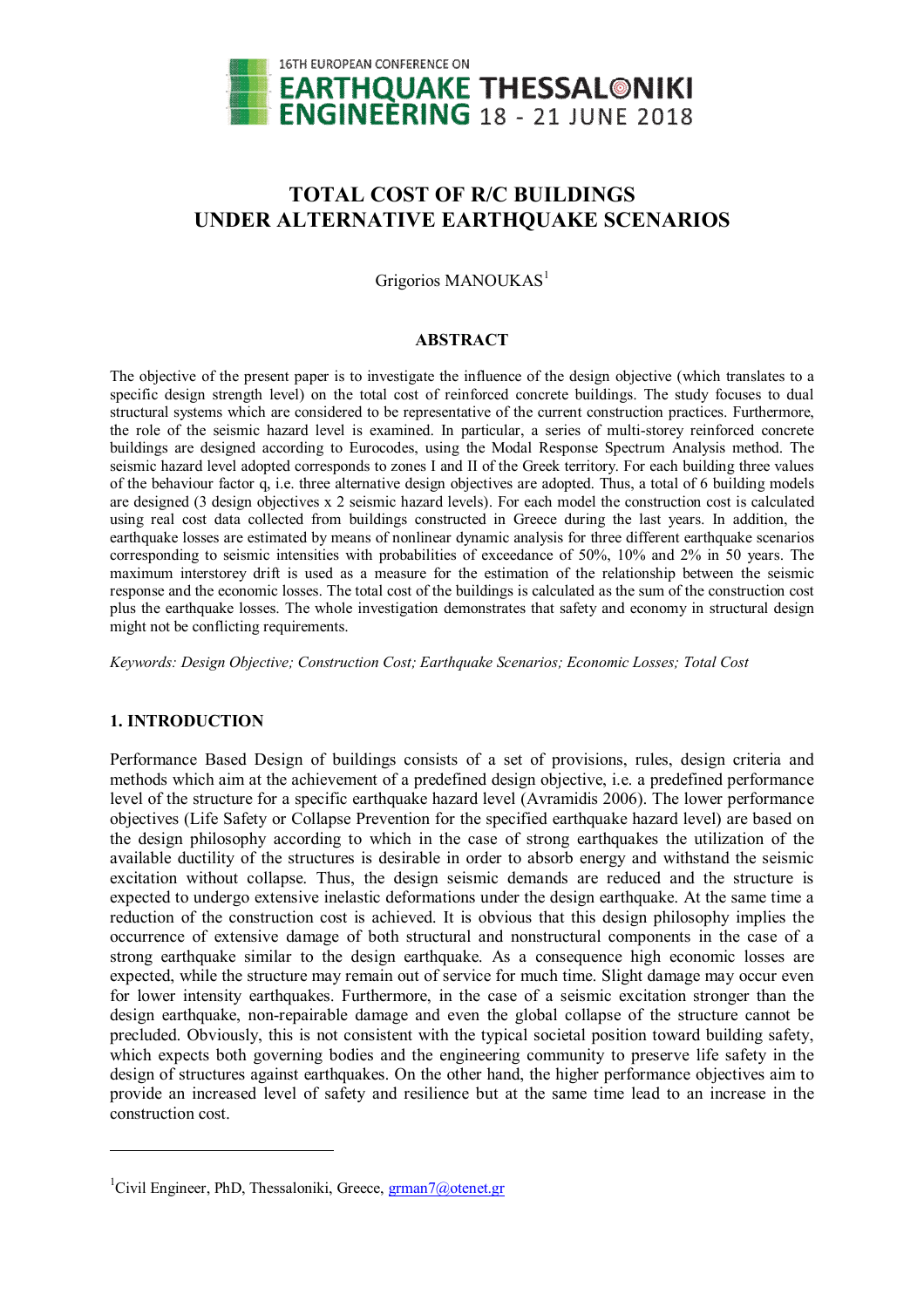Ideally, the structure owner, after being informed by the designer, should specify the design objective taking into account both economy and safety requirements. Unfortunately, the vast majority of the building owners and occupants are not aware of the current design philosophy as well as of the possible implications of a strong ground motion on their properties. Thus, they are not involved in the definition of the design objective and the engineers usually adopt the minimum performance level prescribed in codes (which translates to the selection of the maximum permitted value of the behaviour factor  $q_{max}$ ), in order to reduce the construction cost of the building. However, relevant investigations indicate that the resulting savings are not significant. Furthermore, a strong earthquake during the lifetime of the building may cause economic losses that exceed the aforementioned savings. Thus, it is doubtful whether the selection of a lower design objective is more economical in the long run. Obviously, in order to respond to this question a thorough estimation of the eventual economic losses is necessary.

In the literature one can find a large number of studies dealing with this issue. All relevant methodologies can be classified either as regional or as building-specific procedures (Aslani and Miranda 2005). Regional loss estimation procedures [e.g. (Rossetto and Elnashai 2003) (Dolce et al. 2006) (Dimitrakopoulos and Kappos 2008) (Panagopoulos et al. 2008)] aim at the estimation of economic losses for a large number of buildings within a geographical region and are used by the authorities for the development of plans against strong earthquakes. On the other hand, the buildingspecific procedures [e.g. (Lagaros et al. 2006) (Ramirez et al. 2012) (Liu et al. 2004) (Wen 2001) (Takahashi and Shiohara 2004) (Yang et al. 2009) (FEMA 2012) (Zareian and Krawinkler 2012) (Welch et al. 2014) (Sullivan et al. 2014)] are focused to individual buildings and can assist the owners and designers to specify the design objective of a building to be constructed (or retrofitted). According to the latter methodologies the economic losses due to an earthquake (damage of structural and non-structural components, loss of contents, downtime etc.) are expressed through a response quantity such as the maximum interstorey drift, the maximum floor acceleration or various damage indices proposed in the literature. Hence, given the seismic hazard level of a specific region, the whole procedure consists of the estimation of the selected response quantity which translates to economic losses.

Some researchers used building-specific methodologies in order to investigate the influence of the design strength level on the total cost of buildings, which comprises the construction cost as well as the eventual losses due to earthquakes. For example, Lagaros et al. (2006) compared the construction and the total cost of a reinforced concrete frame building designed for different values of the behaviour factor q ranging between 1 and 6. The total cost was estimated using a probabilistic approach with the aid of pushover analysis. The study revealed that adopting a low value of q does not lead to significant increase of the construction cost, while is more economical in long term. Ramirez et al. (2012) examined the expected cost of repairing earthquake damage in a set of 30 archetype reinforced concrete frame buildings designed according to modern codes. They demonstrated, inter alia, that the expected economic losses in the case of a design basis earthquake (for a structure located in California) are on average about 32% of the building replacement cost. Furthermore, they investigated the influence of the behaviour factor used in the design and they concluded that the adoption of a value  $q = q_{max}/2$  ( $q_{max}$  the maximum permitted value by the codes) leads to a 17% degrease in expected losses. Liu et al. (2004) proposed a multiobjective genetic algorithm for design optimization of steel frame buildings. The application of the algorithm to a planar frame has shown that the traditional code-compliant design might not be the most desirable solution from an economical viewpoint due to the significant seismic damage cost.

The objective of the present paper is to investigate the influence of the design objective (which translates to a specific design strength level) on the total cost of reinforced concrete buildings. The study focuses to dual structural systems which are considered to be representative of the current construction practices. Furthermore, the role of the seismic hazard level is examined. In particular, a series of multi-storey reinforced concrete buildings are designed according to Eurocodes, using the Modal Response Spectrum Analysis method. The seismic hazard level adopted corresponds to zones I and II of the Greek territory. For each building three values of the behaviour factor q, i.e. three alternative design objectives are adopted. Thus, a total of 6 building models are designed (3 design objectives x 2 seismic hazard levels). For each model the construction cost is calculated using real cost data collected from buildings constructed in Greece during the last years. In addition, the earthquake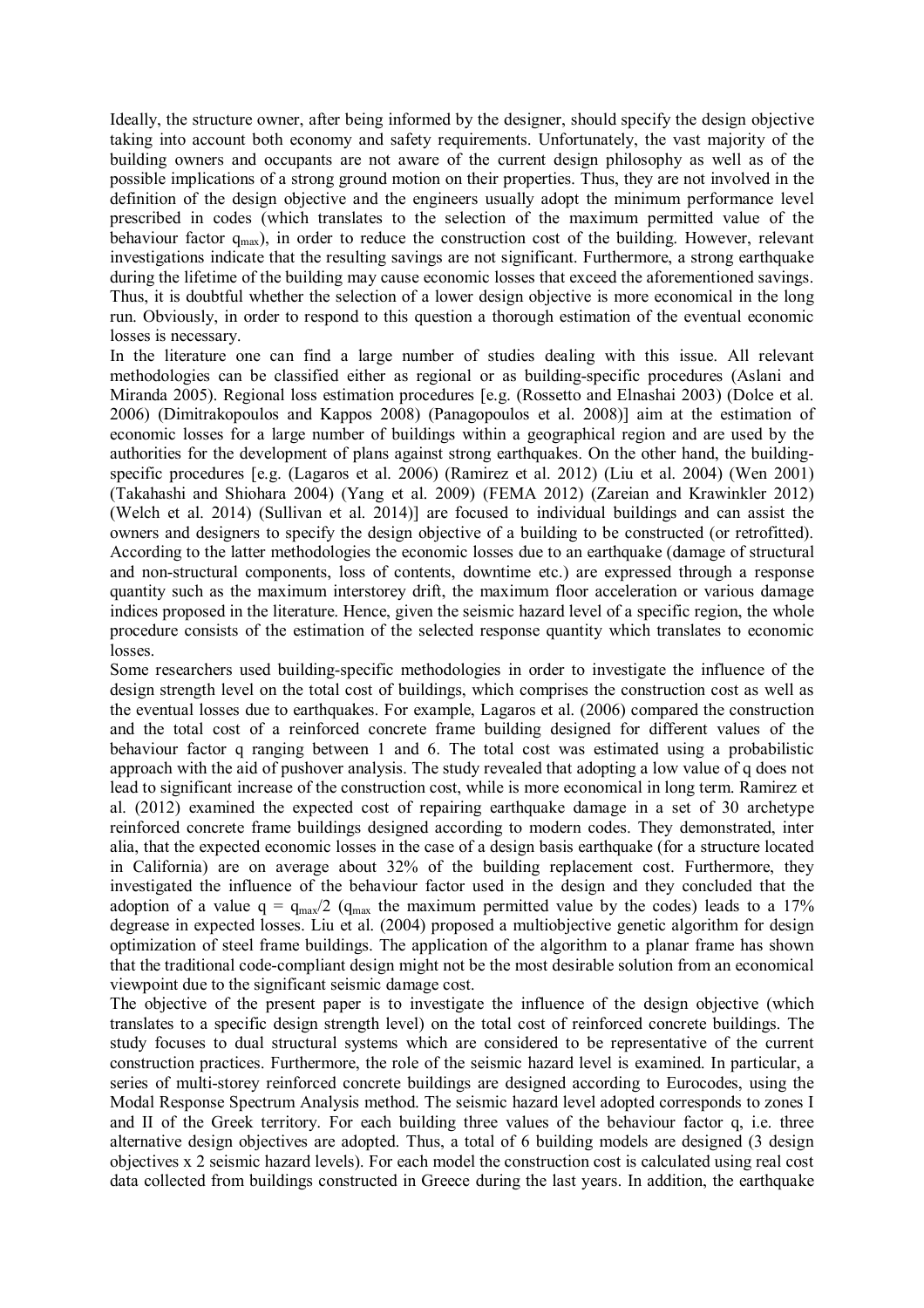losses are estimated by means of nonlinear dynamic analysis for three different earthquake scenarios corresponding to seismic intensities with probabilities of exceedance of 50%, 10% and 2% in 50 years. The maximum interstorey drift is used as a measure for the estimation of the relationship between the seismic response and the economic losses. The total cost of the buildings is calculated as the sum of the construction cost plus the earthquake losses. The whole investigation demonstrates that safety and economy in structural design might not be conflicting requirements.

#### **2. STRUCTURAL MODELING AND DESIGN**

In the framework of the present study, a series of typical 5-storey reinforced concrete dual wallequivalent systems are designed according to Eurocodes 2 and 8 (European Committee for Standardization 2002) (European Committee for Standardization 2004). All storey heights are 3 m. The floor plan of the analyzed buildings is shown in Figure 1. All buildings are regular in plan and in elevation and are analyzed applying the Modal Response Spectrum Analysis method (Eurocode 8, Part 1, Section 4.3.3.3). Three alternative values of the behaviour factor q are taken into account:  $q_{max}$ ,  $q_{\text{max}}/2$  and 1. These values correspond to the three design objectives according to the full and partial seismic protection concept proposed by Anastassiadis et al. (2000).  $q_{max}$  is derived from the relevant provisions of Eurocode 8 (Part 1, Section 5.2.2.2). The specific values of the behaviour factor used are tabulated in Table 1. It should be stated that all buildings regardless of the q value are designed to meet the Ductility Class High requirements and the capacity design provisions. The seismic hazard level adopted corresponds to zones I and II of the Greek territory possessing Peak Ground Accelerations equal to 0.16g and 0.24g respectively with a probability of exceedance of 10% in 50 years. Totally, 6 building models are developed (3 design objectives x 2 seismic hazard levels).



Figure 1. Floor plan of the analyzed buildings

|  | Table 1. Behaviour factor values. |  |  |
|--|-----------------------------------|--|--|
|--|-----------------------------------|--|--|

| $q=1$ | $q = q_{max}/2$ | $q = q_{max}$ |  |
|-------|-----------------|---------------|--|
|       | 2.7             | 5.4           |  |

The structural analysis and the detailing of the cross sections are conducted with the aid of appropriate software widely used by engineering practitioners in Greece. The concrete is of class C20/25 ( $f_{ck}$  = 20 MPa) and the reinforcement steel bars B500C ( $f_{yk}$  = 500 MPa) according to the Greek standards. The slab thickness is equal to 15 cm. In addition to the self weight distributed dead and live loads equal to 1.5 kN/m<sup>2</sup> and 2.0 kN/m<sup>2</sup> respectively are considered. The initially chosen (minimum) height of beams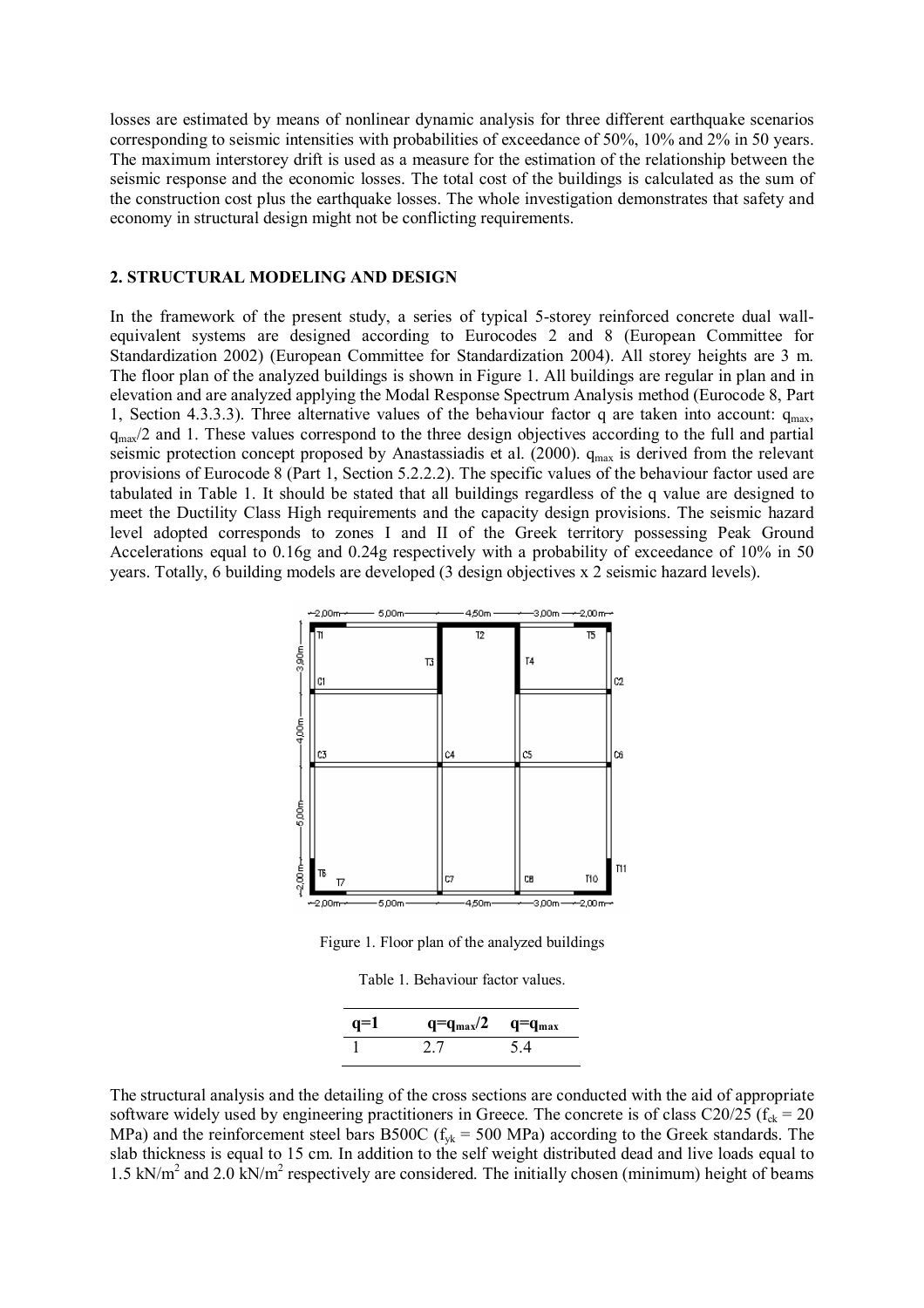is 50 cm, while their minimum thickness is 20 cm. The dead load of masonry infill is considered equal to 9.0 kN/m for the beams lying on the perimeter and equal to 5.25 kN/m for the others. The columns' cross sections are square shaped with minimum dimension of 30 cm. Finally, the minimum thickness of walls is 25 cm and the minimum length 4.50 m (T2), 3.90 m (T3, T4) or 2.00 m (T1 and T5-T11). When the cross section of a component is not adequate to comply with the code provisions, one or both of its dimensions are successively increased using a 5 cm increment, except the length of the walls where a 10 cm increment is used.

The selected minimum dimensions correspond to minimum dimensions of structural components usually constructed in current practice in Greece. It is obvious that some components, especially beams, could meet the codes' requirements even with smaller cross section dimensions, i.e. the examined buildings, mainly those designed for the lower design objective  $(q_{max})$ , have overstrength. As a consequence the construction cost of these buildings may be overestimated with regard to an ideal building with as small as possible cross section dimensions. However, the main aim of the present study is to compare the cost for higher design objectives to the cost of real buildings which almost always are designed for  $q_{max}$  and obviously possess an amount of overstrength. Thus, the adoption of smaller cross sections dimensions would not be representative of the current construction practice and would not permit the derivation of concrete and reliable conclusions.

## **3. NONLINEAR ANALYSIS**

## *3.1 Earthquake Scenarios*

All the 6 buildings are analyzed by means of nonlinear dynamic analysis using four artificial accelerograms developed by the Greek Institute of Engineering Seismology and Earthquake Engineering and considered as representative of the seismic hazard of the Greek territory, given that their acceleration response spectra fit with the design spectrum of the Hellenic Seismic Code (EPPO 2003) for soil type B. Each accelerogram is scaled by six different modification factors in order to achieve the Peak Ground Accelerations (PGAs) tabulated in Table 2. These PGAs are calculated using well established empirical formulae (Koliopoulos et al. 1998) (Theodoulidis and Papazachos 1992) and correspond to probabilities of exceedance of 50%, 10% and 2% in 50 years for seismic hazard level zones I and II. Hence, for each building three earthquake scenarios are examined (A, B, C) and three different values of total cost are estimated.

| <b>Hazard</b>     | <b>Earthquake Scenario</b>              |          |                   |
|-------------------|-----------------------------------------|----------|-------------------|
| <b>Seismic</b>    | (Probability of exceedance in 50 years) |          |                   |
| <b>Level Zone</b> | A                                       | B        | C                 |
|                   | $(50\%)$                                | $(10\%)$ | (2%)              |
|                   | 0.10 <sub>g</sub>                       | 0.16g    | 0.25g             |
|                   | 0.15g                                   | 0.24g    | 0.37 <sub>g</sub> |

Table 2. Peak Ground Acceleration of earthquake scenarios.

## *3.2 Analysis Process*

The nonlinear dynamic analysis of the buildings is performed using the program SAP 2000 v14.0.0. The modelling of the inelastic behaviour is based on the following assumptions:

- Shear failure is precluded.
- It is expected that all buildings, including those designed for  $q = 1$ , could experience inelastic deformations concentrated at the critical sections, i.e. at the ends of the structural components (plastic hinges).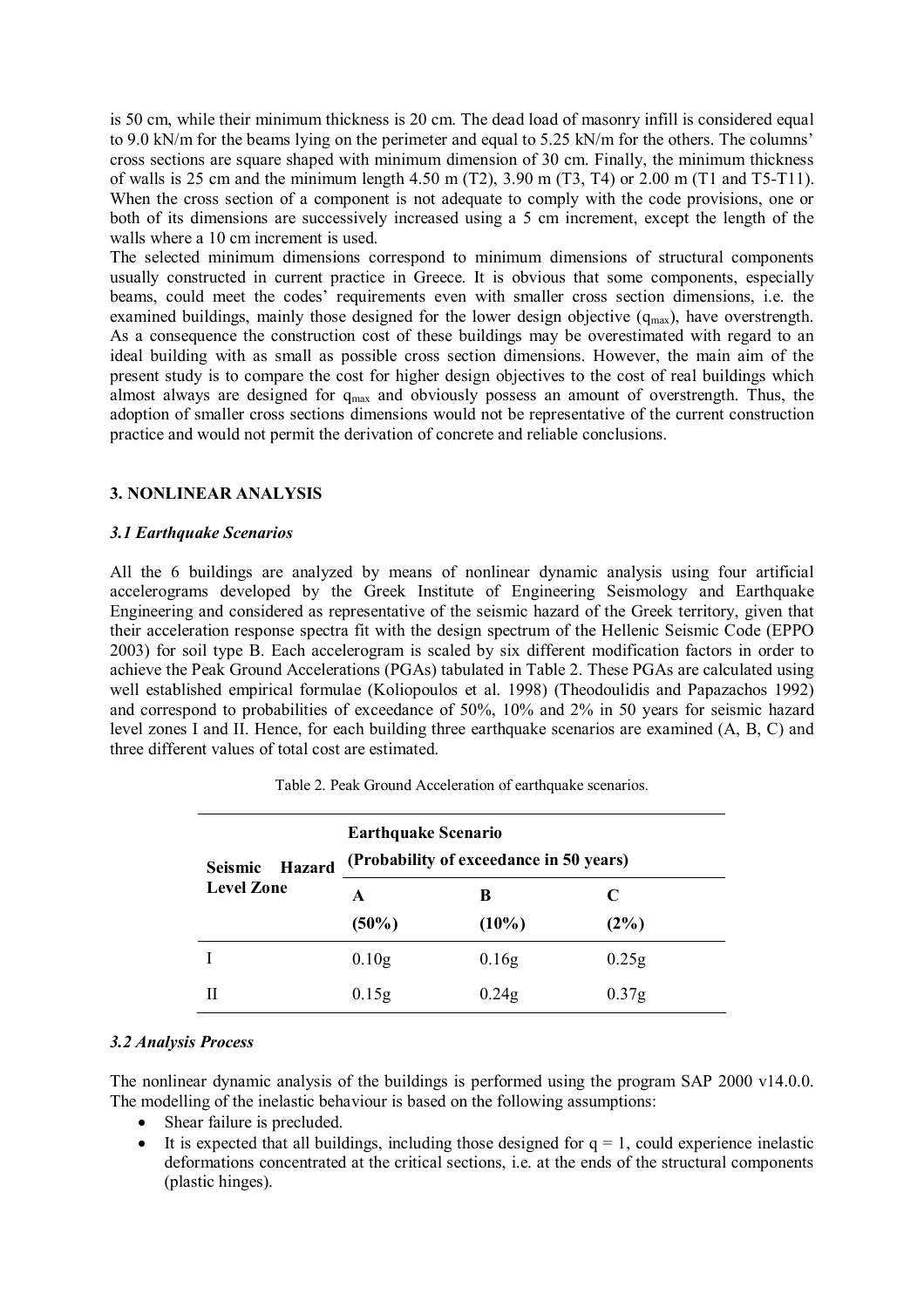- The hysteretic behaviour is defined using an elastic-perfectly plastic model (neglecting strain hardening and loss of strength or stiffness) assuming nominal design moment capacity and the yield rotation specified in Eurocode 8 (Part 3, Annex A.3).
- The moment-axial force interaction is taken into account by appropriate interaction surface incorporated in SAP 2000.
- The damping is taken into account using Rayleigh model with damping ratio equal to 5% for the first and the fourth mode of each building.

The nonlinear dynamic analysis is performed using Newmark algorithm. For the directional combination of the seismic excitation the percentage combination rule is applied. As a consequence for each accelerogram 8 combinations are examined:  $X+0.3Y$ ,  $X-0.3Y$ ,  $-X+0.3Y$ ,  $-X-0.3Y$ ,  $0.3X+Y$ ,  $0.3X-Y$ ,  $-0.3X+Y$  and  $-0.3X-Y$ . Hence, a total of 576 analysis cases are conducted (6 buildings x 3) earthquake scenarios x 4 accelerograms x 8 combinations).

## *3.3 Seismic Response*

.

In order to calculate the total cost of the buildings, a seismic response quantity which expresses the earthquake losses is necessary. In the literature, quantities such as the maximum interstorey drift (Lagaros et al. 2006) (Rossetto and Elnashai 2003) (Ramirez et al. 2012) (Liu et al. 2004) (Wen 2001) (Takahashi and Shiohara 2004), the maximum floor acceleration (Takahashi and Shiohara 2004) or various damage indices are used (Panagopoulos et al. 2008) (Takahashi and Shiohara 2004). The interstorey drift is a good measure for the damage level of structures [e.g. (ASCE 2008)] and it is considered as the most appropriate quantity for estimating earthquake losses associated with damage of structural elements (Miranda et al. 2004) as well as of deformation sensitive non-structural elements (Takahashi and Shiohara 2004). The various damage indices do not provide accurate assessment of the intermediate damage states (Sinha and Shiradhonkar 2012). Concerning the maximum floor acceleration, there is no doubt that it is an important factor for building consequences, since it is representative of the loss of contents and of the damage of some acceleration sensitive non-structural elements such as suspended ceilings. However, for the vast majority of buildings the loss of contents generally represents a small percentage of earthquake losses (e.g.  $17\%$  for hotels,  $20\%$  for offices) (Takahashi and Shiohara 2004). In addition, in most cases (for example for residential buildings) the repair cost of acceleration sensitive non-structural elements, if any, is relative small in comparison with the total earthquake losses. Hence, for the sake of simplicity, many researchers [e.g. (Lagaros et al. 2006)] avoid to calculate the floor accelerations and correlate the loss of contents and the repair cost of acceleration sensitive non-structural elements with interstorey drifts (or other response quantities). The bias in the final results that is obviously introduced is considered acceptable due to the aforementioned reasons. This simplification is adopted in the framework of the present study too and the interstorey drift is used as the unique response quantity which controls the earthquake losses.

In particular, for each building and for each earthquake scenario, a representative mean value of the maximum interstorey drifts is computed applying the following steps:

- The maximum interstorey drifts  $D_i$  of all structural elements i for each analysis case are obtained from the nonlinear dynamic analysis results.
- For each storey j and for each direction  $(X \text{ or } Y)$  the mean values of all elements' drifts  $D_{iX}$ and  $D_{iY}$  are calculated. When  $D_{iX}$  or  $D_{iY}$  exceeds the limits given in section 4.2, even for only one storey, it is considered that the building has collapsed for the specific earthquake scenario. Thus the next steps can be skipped.
- For each building and for each direction  $(X \text{ or } Y)$  the mean values of all storeys' drifts  $D_X$  and  $D_y$  are calculated. The maximum  $D_{\text{max}}$  of the 16 values calculated for each accelerogram (2) directions x 8 combinations) is obtained.
- Finally, the mean value of  $D_{\text{max}}$  for all the accelerograms is determined.

The representative mean interstorey drifts for all buildings and earthquake scenarios are shown in Table 3, where each building is characterized by a string symbol. The first part of the symbol indicates the seismic hazard level zone (I or II) and the second the value of the behaviour factor used for the design.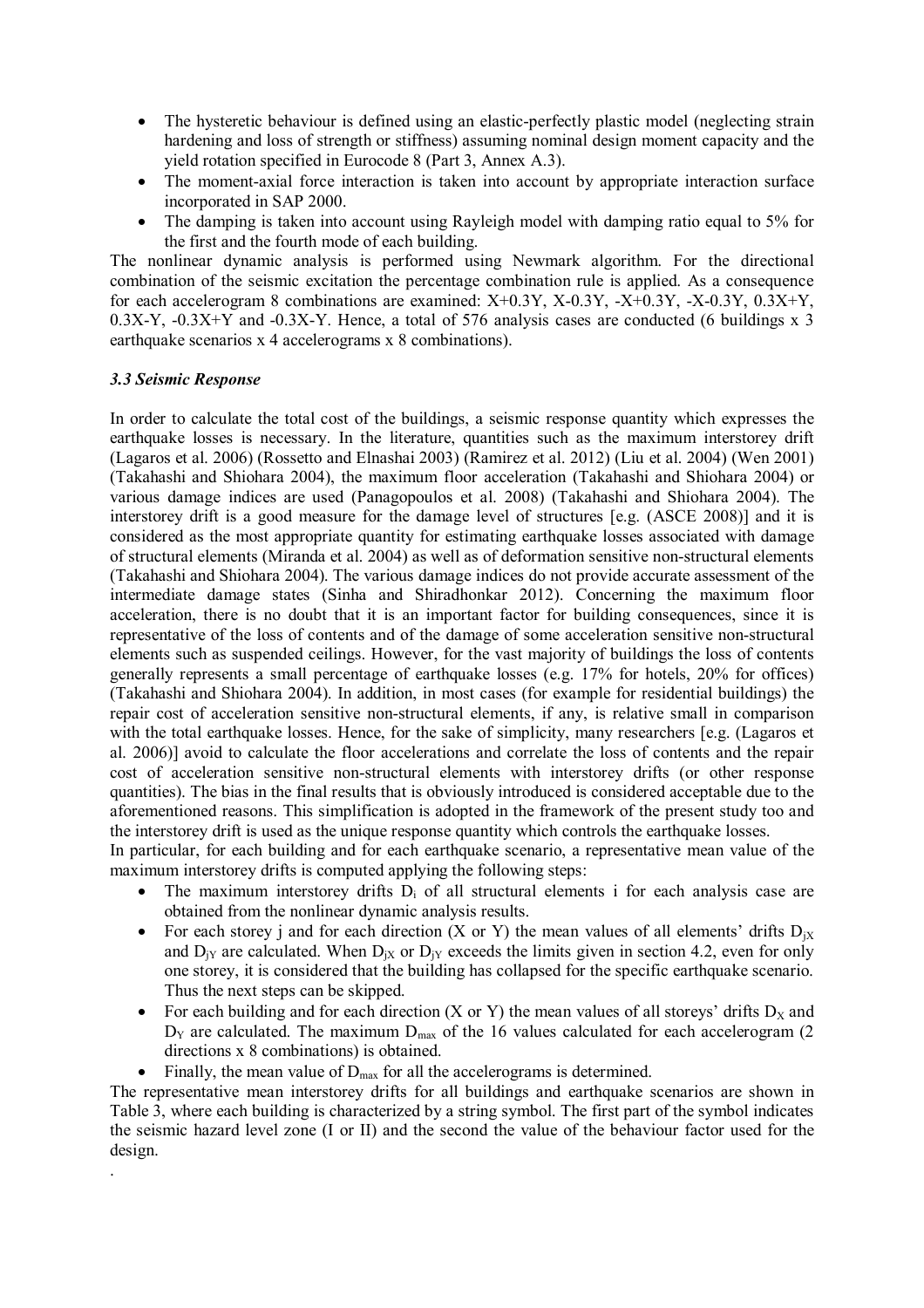|                  | <b>Earthquake Scenario</b> |      |      |  |
|------------------|----------------------------|------|------|--|
| <b>Building</b>  | A                          | В    | C    |  |
| $I-q_{max}$      | 0.84                       | 1.29 | 2.12 |  |
| $I-q_{max}/2$    | 0.84                       | 1.27 | 1.98 |  |
| $I-1$            | 0.50                       | 0.76 | 1.12 |  |
| $II$ - $q_{max}$ | 1.20                       | 2.18 | 3.47 |  |
| $II-q_{max}/2$   | 1.05                       | 1.84 | 3.06 |  |
| $II-1$           | 0.49                       | 0.75 | 1.09 |  |

Table 3. Mean values of the maximum interstorey drifts (‰).

## **4. ECONOMICAL ANALYSIS**

#### *4.1 Construction Cost*

The construction cost of the buildings has been calculated in a previous study (Manoukas and Athanatopoulou 2014) using real cost data collected from buildings constructed in Greece during the last years. As a first step, the construction cost of buildings' structural system has been calculated based on the total quantities of materials and considering that the cost of concrete is 150.3  $\epsilon/m^3$  and of reinforcement steel 875.25  $E/t$ . These prices include the costs of materials, the remuneration of workers and the social security contributions. The full construction cost (structural and non-structural elements) has been then estimated based on the fact that the construction cost of a R/C building in seismic hazard level zone I for  $q = q_{max}$  is about 700  $\epsilon/m^2$ . This value is similar to the values of 750-800  $\epsilon/m^2$  used in previous loss estimation studies (Lagaros et al. 2006) (Dimitrakopoulos and Kappos 2008). The results (Figure 2) demonstrate that the increase of the construction cost resulting from the adoption of  $q = q_{max}/2$  instead of  $q = q_{max}$  is negligible, due to the overstrength that conventional buildings typically possess. Furthermore, designing for  $q = 1$  leads to an increase of the construction cost equal to 3% for seismic hazard level zone I and 5% for seismic hazard level zone II.



Figure 2. Construction cost of buildings

## *4.2 Earthquake Losses*

In general, earthquake losses comprise costs for repairing the damage of structural and non-structural components, loss of contents, rental and relocation costs, general income losses, injuries and human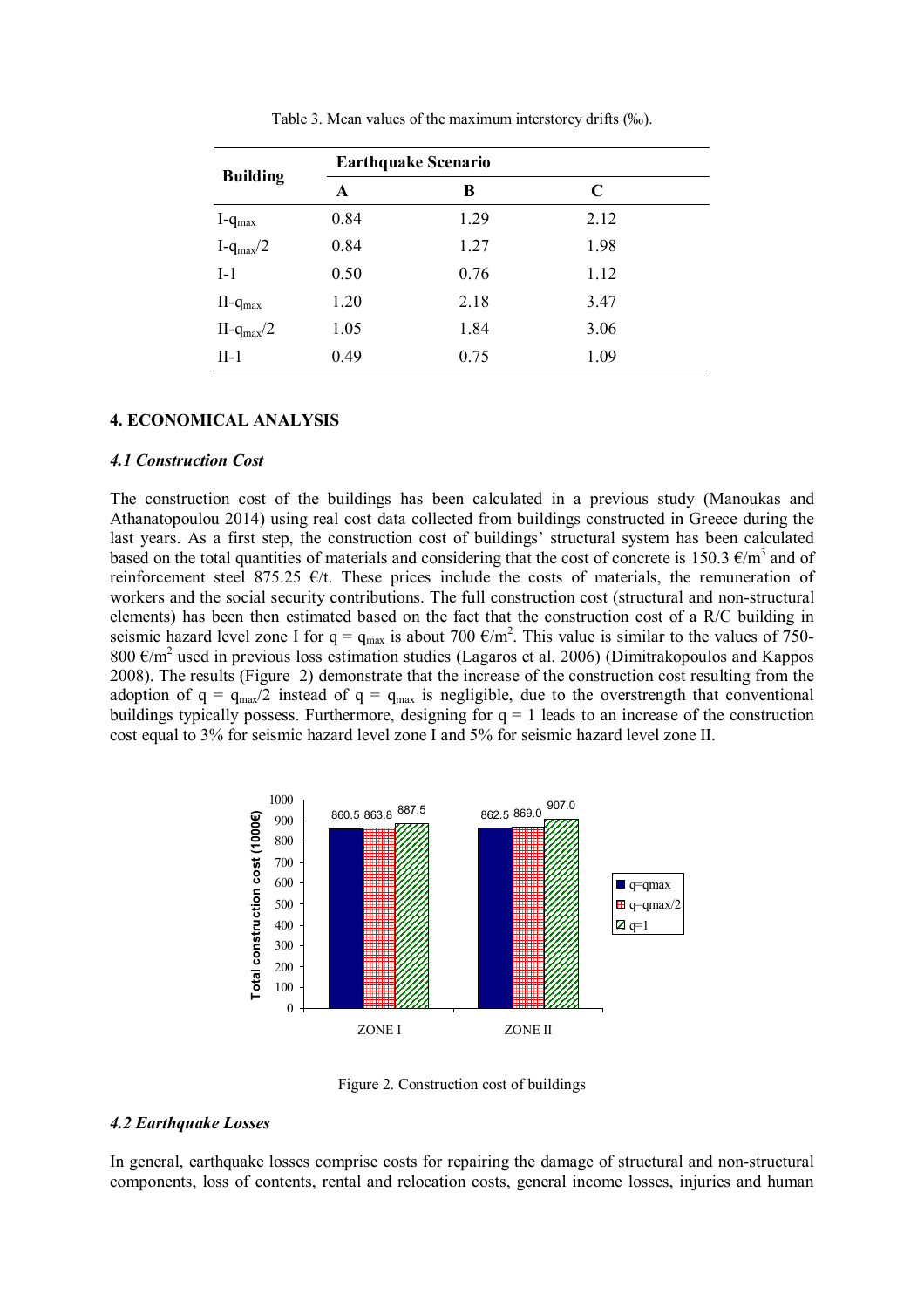fatality. General income losses are significant for commercial buildings only and they are not taken into account in the present study. Additionally, the cost of injuries and human lives is neglected, because the existing methodologies for its quantification in economical terms are quite ambiguous. The cost for repairing the damage of structural and non-structural components is expressed as a percent of the initial construction cost of each building. This percent is related to the interstorey drift according to Table 4 (for intermediate values linear interpolation is conducted). The values of the table are taken from the relevant literature (ASCE 2008) (Lagaros et al. 2006) (ATC 1985) (FEMA 1992) (Ghobarah 2004).

| <b>Earthquake damage</b><br>repairing cost<br>(% of construction cost) | <b>Interstorey drift</b><br>$(\%0)$ |  |
|------------------------------------------------------------------------|-------------------------------------|--|
| 0                                                                      |                                     |  |
| 0.5                                                                    | 0.67                                |  |
| 5                                                                      | 1.33                                |  |
| 20                                                                     | 2.67                                |  |
| 45                                                                     | 6.67                                |  |
| 80                                                                     | 12                                  |  |
| 100                                                                    | 20                                  |  |

Table 4. Relation between earthquake damage repairing cost and interstorey drift.

Concerning the loss of contents and based on engineering judgment, it is assumed that the total value of the contents amounts to 250  $\epsilon/m^2$ . This value corresponds to residential buildings in Greece and is equal or similar to the values used by other researchers (Lagaros et al. 2006) (Dimitrakopoulos and Kappos 2008). The loss of contents is calculated using the same percent obtained from Table 4.

Finally, the rental cost depends on the time after the earthquake that the building remains out of service. In general, the precise determination of the downtime is very difficult given that it varies depending not only on the damage level, but on economic and social factors too. This is reflected to statistical data collected from recent earthquakes (Comerio 2006) (Comerio and Blecher 2010). In the framework of the present study, it is considered that the time needed for the reconstruction of a fully collapsed building is 18 months. The downtime of each building for each earthquake scenario (in months) is calculated multiplying 18 by the percent obtained from Table 4. Then the rental cost is calculated on the basis of the realistic assumption that the rent of a typical building in Greece is about  $4 \text{ } \epsilon/\text{m}^2$  per month. This value is increased by 25% in order to account indirectly of the relocation cost. The rental cost adopted is equal to the one used by Dimitrakopoulos and Kappos (2008), but much lower than the 7  $\epsilon/m^2$  per month cost used by Lagaros et al. (2006). This difference reflects the significant reduction of rents in Greece during the last years due to the economic crisis.

The earthquake losses (Figures 3 and 4), expressed as percent of the construction cost of each building, range between 0.5% and 6.1% for earthquake scenario A, between 1.5% and 21.5% for earthquake scenario B and between 4.9% and 37.1% for earthquake scenario C. In most cases there is no remarkable difference between buildings designed for  $q = q_{max}$  and those designed for  $q = q_{max}/2$ . However, designing for  $q = 1$  (i.e. for elastic response under the design earthquake) leads to a significant reduction of losses, which remain almost constant regardless of the seismic hazard level zone. On the contrary, for the buildings with lower design strength levels, considerable differences between zones I and II occurred. In particular the losses are much higher in zone II, which means that designing with the same behaviour factor in different seismic zones leads to different level of safety. This finding is consistent to the findings of previous studies (Thuat 2014) and indicates that likely the values of qmax given in seismic codes should be diversified depending on the seismic hazard level zone.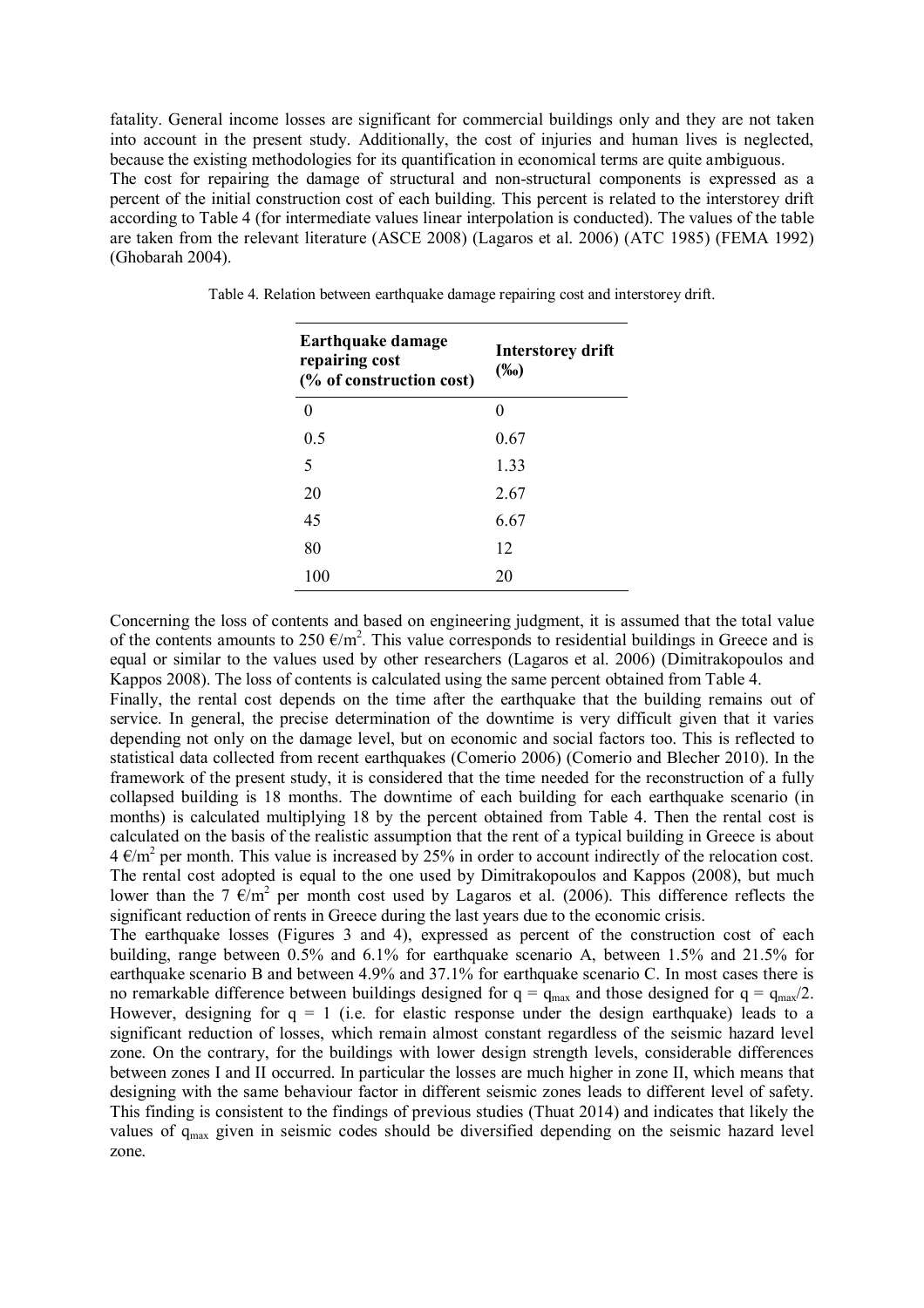

Figure 3. Earthquake losses (% of the construction cost) – seismic hazard level zone I



Figure 4. Earthquake losses (% of the construction cost) – seismic hazard level zone II

## *4.3 Total Cost*

The total costs of the buildings normalized to the cost of the conventionally design buildings (i.e. for q  $=$  q<sub>max</sub>) for each earthquake scenario are shown in Figures 5 and 6. It is apparent that, concerning earthquake scenario A, there is no remarkable difference in the costs between the three alternative design strength levels. However, for earthquake scenario B and especially for earthquake scenario C, a reduction of the total cost up to 20% is achieved by adopting a value of behaviour factor equal to 1. The reduction is particularly pronounced for zone II.



Figure 5. Normalized total cost of buildings – seismic hazard level zone I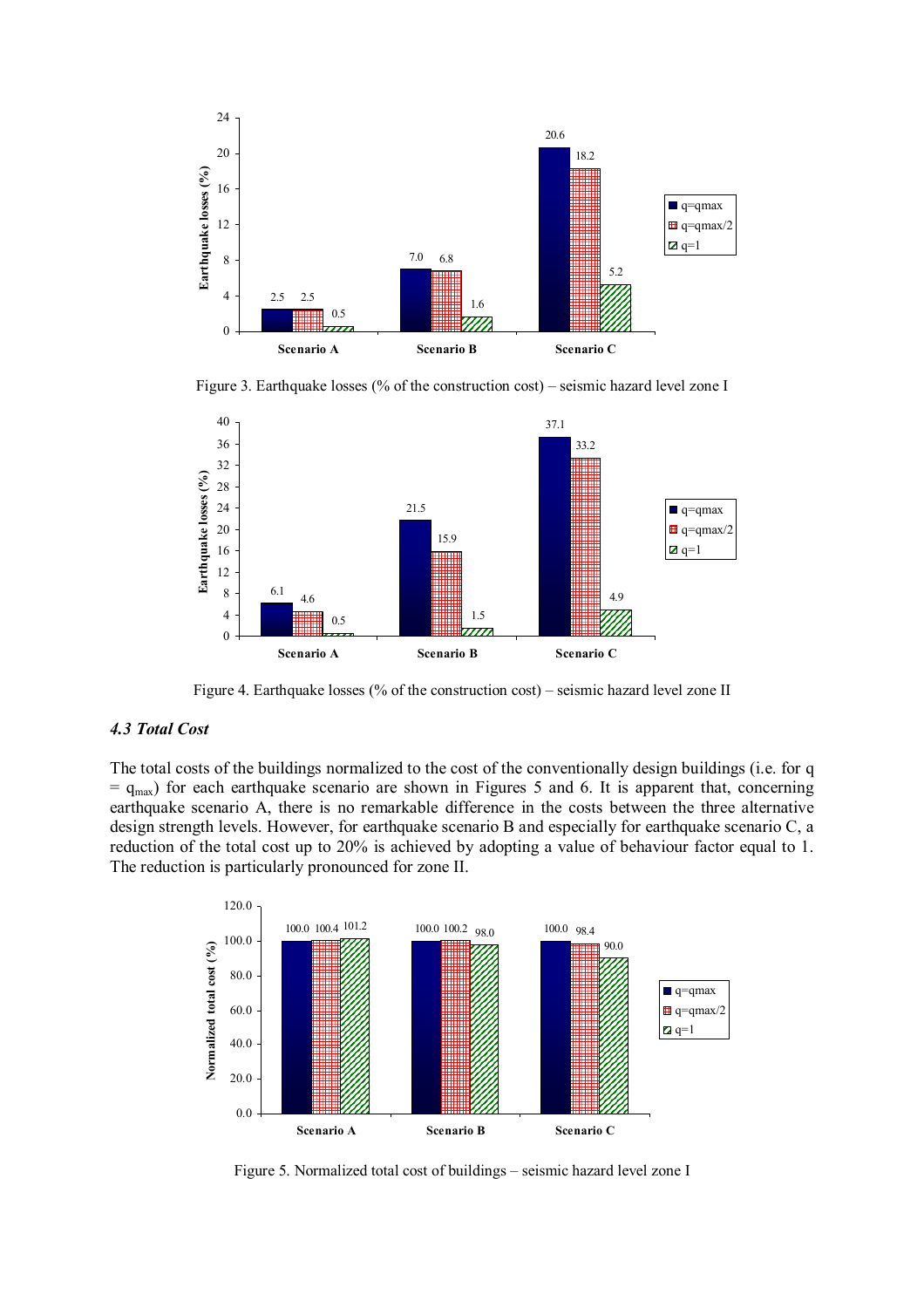

Figure 6. Normalized total cost of buildings – seismic hazard level zone II

## **5. CONCLUSIONS**

The scope of this paper is to investigate the influence of the design objective (which translates to a specific design strength level) on the total cost of dual reinforced concrete systems. For this purpose a parametric study is conducted comprising the design of a series of 5-storey reinforced concrete buildings for alternative design objectives and seismic action levels, as well as their nonlinear dynamic analysis for three earthquake scenarios. The buildings are designed to meet the Ductility Class High requirements of codes, given that all structures, regardless of the design strength level, should possess an adequate amount of ductility in order to withstand without collapse seismic excitations even stronger than the design earthquake. The main conclusions derived are as follows:

• The increase of the construction cost resulting from design for  $q = q_{max}/2$  instead of  $q = q_{max}$  is negligible, due to the overstrength that is commonly associated with the conventional buildings (i.e. buildings designed for  $q = q_{max}$  and constructed according to the current engineering practice).

In the case of design for elastic response under the design earthquake  $(q = 1)$ , the additional construction cost is not prohibitive.

• The earthquake losses of conventionally designed buildings (i.e. for  $q = q_{max}$ ) are much higher in seismic hazard level zone II in relevance to zone I. In order to achieve a uniform level of safety regardless of the seismic hazard level zone, a revision of code provisions regarding the value of  $q_{\text{max}}$ should be examined.

 In the case of a moderate seismic excitation (earthquake scenario A), the total cost does not depend on the design strength level. However, in the case of the design earthquake (scenario B) and especially in the case of an even stronger earthquake (scenario C) significant reduction of the earthquake losses as well as of the total cost can be achieved by adopting a behaviour factor value equal to 1.

Conclusively, the findings of the present study indicate that designing for elastic response against the design earthquake and at the same time keeping a high level of ductility is both the safest and the most economical in long term option in the case of strong seismic excitations. However, in order to generalize this conclusion further investigations are required, comprising applications to a large variety of buildings, thorough analysis of the seismic hazard of specific regions and consideration of various economic and social aspects.

## **6. REFERENCES**

American Society of Civil Engineers (2008). Seismic rehabilitation of existing buildings, ASCE/SEI 41-06 Standard.

Anastassiadis K, Avramidis IE, Morfidis K (2000). Full and partial seismic protection of buildings – Proposition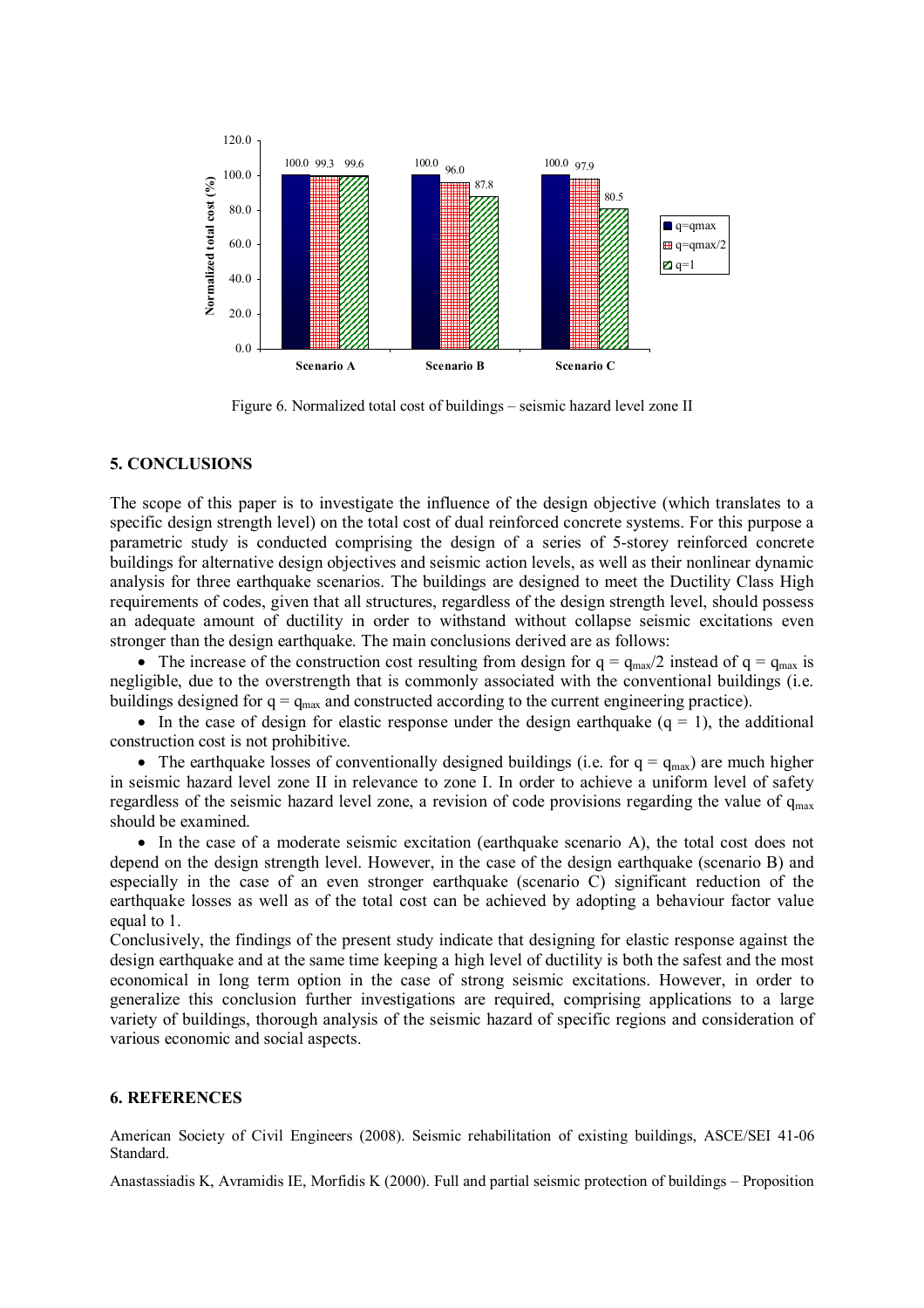of a new design philosophy. *Bulletin of Technical Chamber of Greece*, 2094.

Applied Technology Council (ATC) (1985). Earthquake Damage Evaluation Data for California, ATC-13, Applied Technology Council, Redwood City, California.

Aslani H, Miranda E (2005). Probabilistic earthquake loss estimation and loss disaggregation in buildings, Technical Report No. 157, Stanford CA: John A. Blume Center Earthquake Engineering Center.

Avramidis IE (2006). Structural models in research and practice, *Proceedings of the 15th Hellenic Conference on R/C structures*, Alexandroupoli, Greece, A: 41-61.

Avramidis IE, Anastassiadis K, Athanatopoulou A, Katavelos A (2003). The myth of the excessive cost of seismic resistant structures designed for elastic behaviour for the design earthquake, *Proceedings of the 14th National Congress on RC Structures*, Kos, Greece, 2003.

Comerio MC (2006). Estimating downtime in loss modelling. *Earthquake Spectra,* 22(2): 349–365.

Comerio MC, Blecher HE (2010). Estimating downtime from data on residential buildings after the Northridge and Loma Prieta earthquakes. *Earthquake Spectra*, 26(4): 951–965.

Dimitrakopoulos E, Kappos A (2008). Estimation of the optimal pre-earthquake strengthening level based on life-cycle-cost analysis, *Proceedings of the 3rd Hellenic Conference on Earthquake Engineering and Technical Seismology*, Athens, Greece, Paper Νο. 2014.

Dolce M, Kappos A, Masi A, Penelis G, Vona M (2006). Vulnerability assessment and earthquake damage scenarios of the building stock of Potenza (Southern Italy) using Italian and Greek Methodologies. *Engineering Structures*, 28: 357-371.

Earthquake Planning and Protection Organization (EPPO) (2003). Hellenic Seismic Code, Athens.

European Committee for Standardization (2002). Eurocode 2: Design of concrete structures, EUS, Brussels.

European Committee for Standardization (2004). Eurocode 8: Design of structures for earthquake resistance. EUS, Brussels.

Federal Emergency Management Agency (FEMA) (1992). A Benefit–Cost Model for the Seismic Rehabilitation of Buildings, FEMA 227, Federal Emergency Management Agency - Building Seismic Safety Council, Washington DC.

Federal Emergency Management Agency (FEMA) (2012). Seismic Performance Assessment of Buildings, Volume 1 – Methodology, FEMA P-58-1, Prepared by the Applied Technology Council for the Federal Emergency Management Agency, Washington, D.C.

Ghobarah A (2004). On drift limits associated with different damage levels, *Proceedings of International Workshop on Performance-Based Seismic Design: Concepts and Implementation*, Bled, Slovenia, pp. 321–332.

Koliopoulos PK, Margaris BN, Klimis NS (1998). Duration and energy characteristics of Greek seismic motion records. *Journal of Earthquake Engineering*, 2(3): 391-417.

Lagaros N, Fotis A, Krikos S (2006). Assessment of seismic design procedures based on the total cost. *Earthquake Engineering and Structural Dynamics*, 35: 1381–1401.

Liu M, Wen YK, Burns SA (2004). Life cycle cost oriented seismic design optimization of steel moment frame structures with risk-taking preference. *Engineering Structures*, 26: 1407–1421.

Manoukas G, Athanatopoulou A (2014). Full and Partial Seismic Protection: Influence of Design Objective on Construction Cost of Buildings, *Proceedings of the 2nd European Conference on Earthquake Engineering and Seismology*, Istanbul, Turkey, Paper No 983.

Miranda E, Aslani H, Taghavi S (20040. Assessment of seismic performance in terms of economic losses, *Proceedings of International Workshop on Performance-Based Seismic Design: Concepts and Implementation*, Bled, Slovenia, pp. 149–160.

Panagopoulos G, Kappos A, Lekidis B, Sous I, Salonikios T, Karakostas C (2008). Utilization of actual damage data from destructive earthquakes in seismic vulnerability studies, *Proceedings of the 3rd Hellenic Conference on Earthquake Engineering and Technical Seismology*, Athens, Greece, Paper Νο. 1980.

Ramirez CM, Liel AB, Mitrani-Reiser J, Haselton CB, Spear AD, Steiner J, Deierlein GG, Miranda E (2012). Expected earthquake damage and repair costs in reinforced concrete frame buildings. *Earthquake Engineering and Structural Dynamics*, 41: 1455-1475.